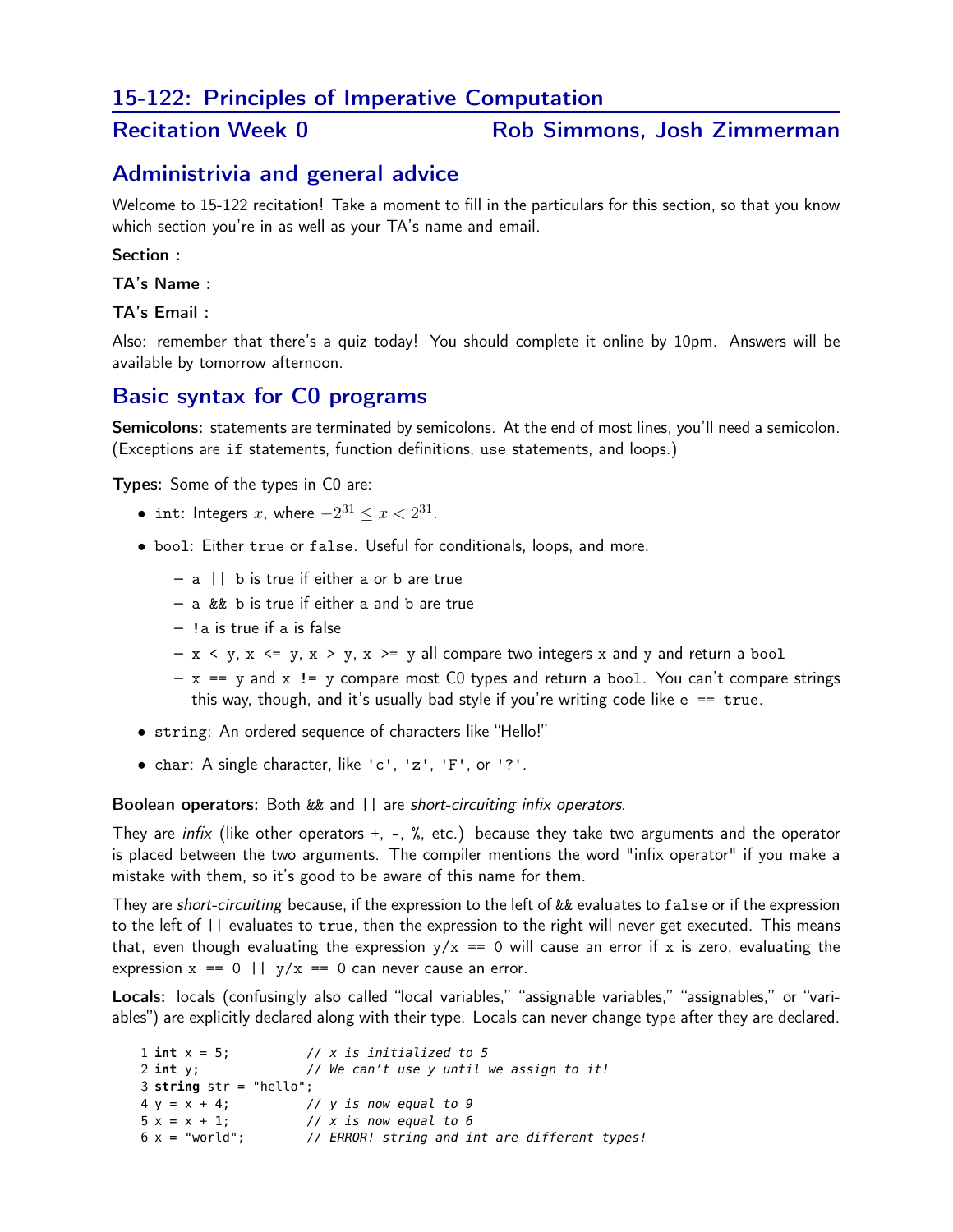Conditionals: These are one way we use bool values. Here's an example of if statements in C0:

```
1 if (condition) {
2 //do something if condition == true
3 }
4 else if (condition2) {
5 //do something if condition2 == true and condition == false
6 }
7 else {
8 //do something if condition == false and condition2 == false
9 }
```
Loops: There are two kinds of loops in  $CO$ — while loops and for loops.

- while loop : It takes a condition (something that evaluates to a Boolean). The loop executes until the condition is false.
- for loop : It takes three statements separated by semicolons. Execute the first statement once at the beginning of the loop, loop until the second statement (a condition) is false, and execute the third statement at the end of each iteration.

| while loop                                                                                      | for loop                                                                                  |
|-------------------------------------------------------------------------------------------------|-------------------------------------------------------------------------------------------|
| 1 int $x = 0$ ;<br>2 while $(x < 5)$ {<br>$3$ printint(x);<br>$4$ print("\n");<br>-5<br>$X++$ : | 1 for (int $x = 0$ ; $x < 5$ ; $x++$ ) {<br>$print(int(x))$ ;<br>print("\n");<br>3<br>4 } |
| 6 }                                                                                             |                                                                                           |

These two examples do the same thing. Here, the for loop is preferred but there are cases (like binary search in an array, which we'll discuss later this semester) where while loops are cleaner.

Function definition: This example defines a function called add that takes two ints as arguments and returns an int.

```
1 int add (int x, int y) {
2 return x + y;
3 }
```
Comments: use // to start a single line comment and /\* ...\*/ for multi-line comments. It's good style to have a \* at the beginning of each line in a multi-line comment.

Indentation and braces: Your code will still work if it's not indented well, but it's really bad style to indent poorly. Python's indentation rules are good and you should generally follow them in C0 too. C0 uses curly braces (i.e. { and }) to denote the starts and ends of blocks, as seen above. For single-line blocks it's possible to omit the curly braces, but that can make debugging very difficult if you later add in another line to the block of code. For that reason, we *highly* encourage you to always use braces, even for single-line statements.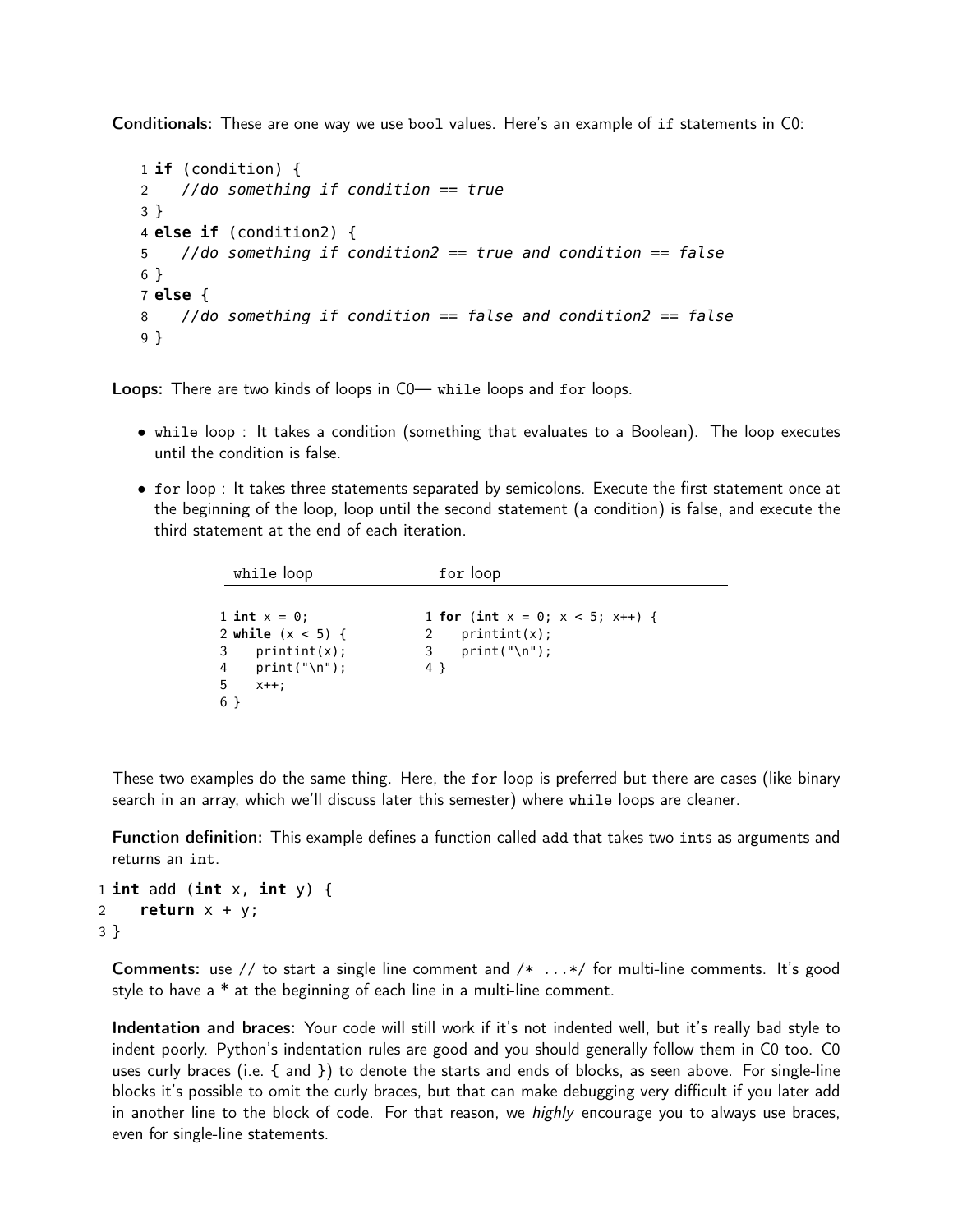| Very Bad                | Okay, but Risky       | Good               |
|-------------------------|-----------------------|--------------------|
| 1 if $(x == 4)$         | 1 if $(x == 4)$       | 1 if $(x == 4)$ {  |
| 2 println("x is $4$ "); | $println("x is 4")$ ; | println("x is 4"); |

# Checkpoint 0

Identify and correct the syntax errors in the following code to make it valid C0:

```
1 #use <conio>
\mathcal{D}3 def fib(i):
4 if(i == \theta or i == 1){
5 return i;
6 }
7 return fib(i - 1) + fib(i - 2)8
9 int main():
10 for int i=0; i < 10; i++
11 printint(fib(i))
12 print(\n)13 return 0
```
# **Contracts**

There are 4 types of annotations in C0 (for convenience, we're using exp here to mean any Boolean expression):

| Annotation             | Checked                              |
|------------------------|--------------------------------------|
| //@requires exp;       | before function execution            |
| //@ensures exp;        | before function returns              |
| //@loop_invariant exp; | before the loop condition is checked |
| //@assert exp;         | wherever you put it in the code      |

There are certain special variables and functions you have access to only in annotations. One of these is \result . It can be used only in //@ensures statements and it will give you the return value of the function. (There are other such variables/functions that we'll get to later in the semester.)

To help you develop an intuition about contracts, here are some explanations of the different kinds of annotations:

- //@requires : For checking
- //@ensures : For checking

Allow use of the special expression

•  $// **Qloop**$  invariant : We can only write these immediately after the beginning of a while loop or for loop.

When are these checked?

• //@assert : Assertion statements don't play the special role in reasoning that //@requires , // Censures, and // Cloop invariant statements do. They can be very helpful for debugging code and summarizing what you know, especially after a loop.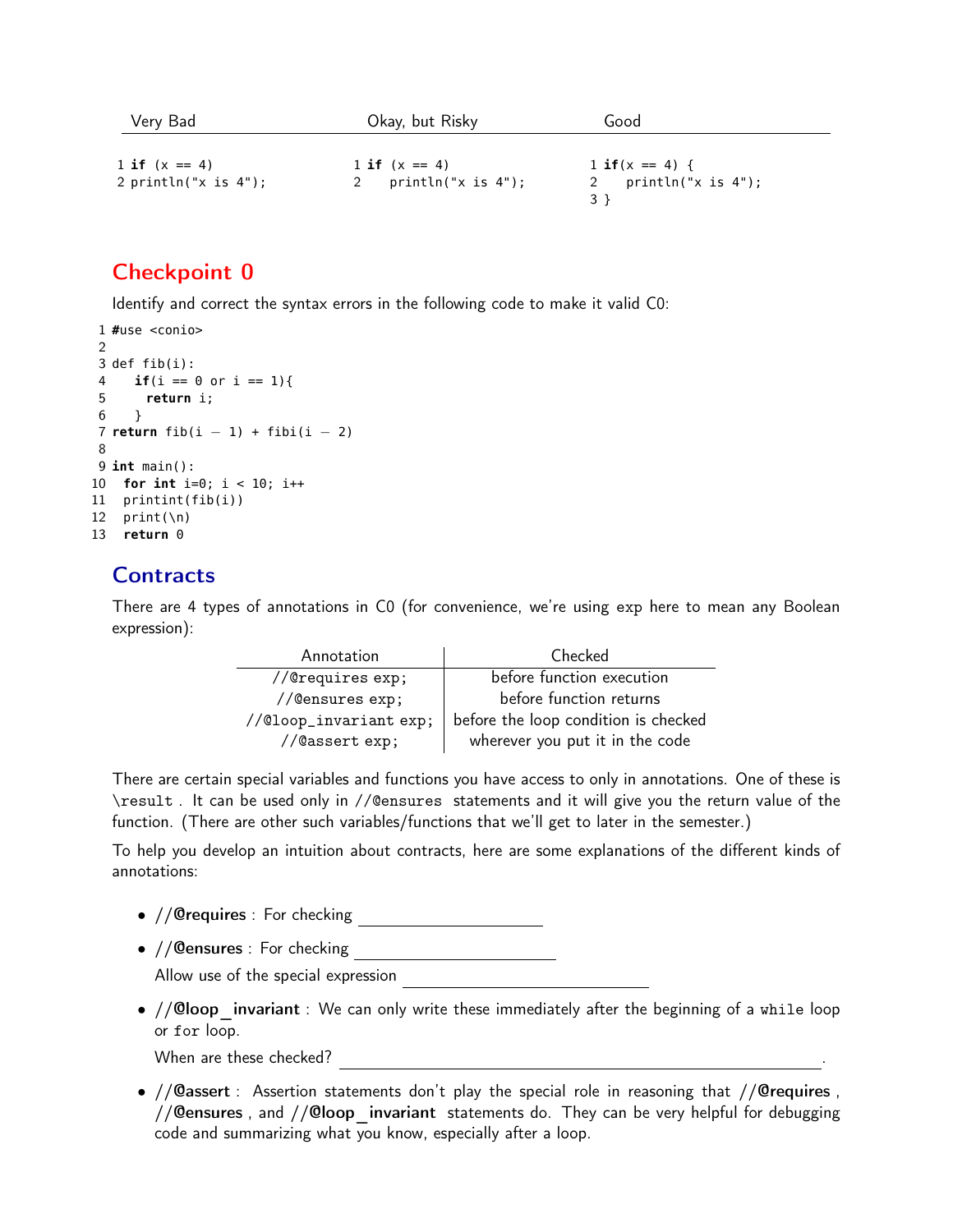# Checkpoint 1

What command would you compile with to enable contract checking in a file named fastpow.c0?

# Proving correctness of the mystery function

We use contracts to both test our code and to logically reason about code. With contracts, careful reasoning and good testing both help us to be confident that our code is correct.

Here's a different way of looking at the mystery function from lecture yesterday. Once we have loop invariants for the mystery function, we can view the whole thing as a control flow diagram:



The circle labeled  ${\bf 1}$  is a  $\hskip1cm \hbox{of the function, and the circles labeled $\bf 2$ and $\bf 3$ are}$ . The circles labeled **4** and  ${\bf 5}$  just capture information we get from the result of the loop guard (or loop condition), but we might write 4 as an statement. To prove this function correct, we need to reason about the two pieces of code (pieces that this diagram

hides in the two cloud-bubbles) to ensure that our contracts never fail:

- When we reason about the upper code bubble, we assume that \_\_\_\_\_\_\_\_ is true before the code runs and show that \_\_\_\_\_\_\_\_\_ and \_\_\_\_\_\_\_\_ are true afterwards.
- true before the code runs and show that  $\_\_\_\_$  and  $\_\_\_\_\_$  are true afterwards.  $\bullet$  When we reason about the lower code bubble, we assume  $\_\_\_\_\_\_\_$ ,  $\_\_\_\_\_$  and  $\_\_\_\_\_\_$  are
- To reason that the returned value *r* is equal to *be*, we combine the information from circles and  $\frac{1}{\sqrt{1-\frac{1}{\sqrt{1-\frac{1}{\sqrt{1-\frac{1}{\sqrt{1-\frac{1}{\sqrt{1-\frac{1}{\sqrt{1-\frac{1}{\sqrt{1-\frac{1}{\sqrt{1-\frac{1}{\sqrt{1-\frac{1}{\sqrt{1-\frac{1}{\sqrt{1-\frac{1}{\sqrt{1-\frac{1}{\sqrt{1-\frac{1}{\sqrt{1-\frac{1}{\sqrt{1-\frac{1}{\sqrt{1-\frac{1}{\sqrt{1-\frac{1}{\sqrt{1-\frac{1}{\sqrt{1-\frac{1}{\sqrt{1-\frac{1}{\sqrt{1-\frac{1}{\sqrt{1-\frac{1}{\sqrt{1-\frac{1}{\sqrt{1$ that  $r = b^e$ .

In addition, we have to reason about termination: every time the lower code bubble runs, the value *y* gets strictly smaller, because  $y/2 < y$  for every  $y > 0$ , and the loop invariant ensures y never becomes negative.